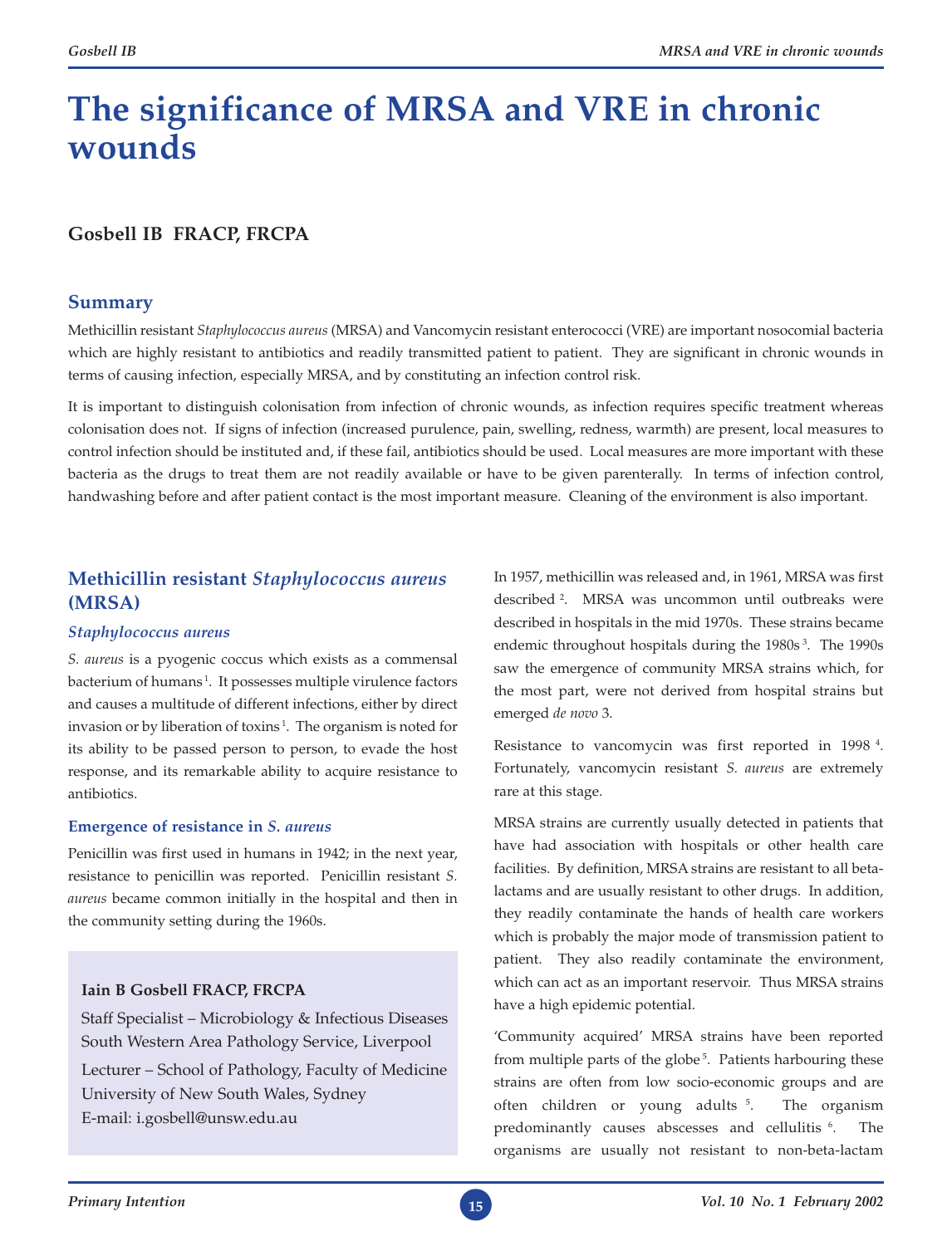antibiotics 6 which is distinct from MRSA strains seen in hospitals.

## **Transmission of MRSA**

MRSA acquisition in the health care setting is a complex interaction between reservoirs of the organism and vectors of transmission<sup>7,8</sup>. Health care facilities usually acquire MRSA by receipt of a patient colonised with MRSA<sup>9</sup>. This patient acts as the initial reservoir.

MRSA is readily transmitted on the hands of health care workers 8. If the health care worker does not wash his/her hands before visiting the next patient, transmission of MRSA is likely. Patients with open wounds, endotracheal tubes and other violations of the integrity of the skin readily become colonised with MRSA 10-12 and once it is colonising them, it is very difficult to remove. The anterior nares is usually colonised as well, and sometimes other areas such as the pharynx, the axillae, perineum and gastrointestinal tract are colonised. Colonisation may persist months or even years after discharge from the health care facility 13.

The ward environment is readily contaminated with MRSA<sup>9</sup> and this has been shown to be an important reservoir, especially when cleaning is curtailed due to fiscal pressures. The room itself, and fomites such as sphingmomanometers, thermometers, bed linen etc, all get contaminated, especially if the residing patient is heavily colonised with MRSA.

MRSA is readily moved ward to ward if there is a high circulation of patients, which is the norm in the modern hospital. Health care workers also look after an increasing number of patients and often work in multiple wards. This also helps spread MRSA. In addition, the close proximity of many ill patients, especially in settings such as intensive care units (ICUs) 11 facilitates transmission of MRSA. Patients that have to remain in hospital are more complex, more likely to spend time in the ICU, are more likely to receive broad spectrum antibiotics<sup>10, 11</sup> and, if they become colonised with MRSA, are more likely to remain in the hospital for a long period as a reservoir of MRSA.

Tracking of infections with MRSA is much more difficult with earlier discharge, and devolvement of most of the postoperative care to facilities outside the control of hospitals. Many post-operative infections now presenting to the GP are not recorded in the infection control statistics of hospitals.

Antibiotic use, particularly heavy use of third generation cephalosporins and quinolones, exerts pressure to select out resistant bacteria such as MRSA.

### **The significance of** *S. aureus* **in chronic wounds**

The significance of *S. aureus* in a patient's wound needs to be assessed for each patient. The organism may be colonising the wound or may be causing infection<sup>1</sup>. Colonisation means that the organism is present but is not invading the tissues and is not inciting acute inflammation. Infection denotes tissue invasion and damage from toxins and the host's immune response. Colonisation does not require treatment, infection does.

The fact that a *S. aureus* strain is MRSA does not necessarily mean that infection is present, it may just be colonising the wound. However, its presence may retard wound healing, as the multiple toxins liberated may incite an ongoing inflammatory response 14. It also is of infection control significance (see below).

It is difficult, if not impossible, to clear MRSA presence in a chronic wound, even if appropriate antibiotics are given. Presumably this is because most of the non-beta-lactam antibiotics are bacteriostatic i.e. do not kill the bacteria. Vancomycin, the usual parenteral antibiotic used for MRSA, only acts slowly on MRSA and does not penetrate well into secretions on the surface of ulcers and other chronic wounds. This results in the paradoxical finding of positive swabs for MRSA despite the patient being on vancomycin.

Signs of infection include redness, pain, swelling, heat and purulence. If the bacteria invade lymphatics or blood, the patient may exhibit systemic features; fever, rigors, tachycardia, hypotension. Patients with wounds exhibiting signs of infection will require antibiotic treatment. If the inflammation is minor, topical measures may suffice. This is worth noting as the drugs to treat MRSA (such as rifampicin and fusidic acid) are often difficult to obtain outside of the teaching hospital setting or have to be given parenterally.

Diabetic and decubitus ulcers are wounds that are particularly likely to become infected 15. These lesions are likely to penetrate deeply to bone. Consequently, bacteria can readily invade bone and set up osteomyelitis. Paradoxically, most cases of osteomyelitis, complicating diabetic and decubitus ulcers do not exhibit systemic signs of sepsis. However, they may have raised markers of infection, such as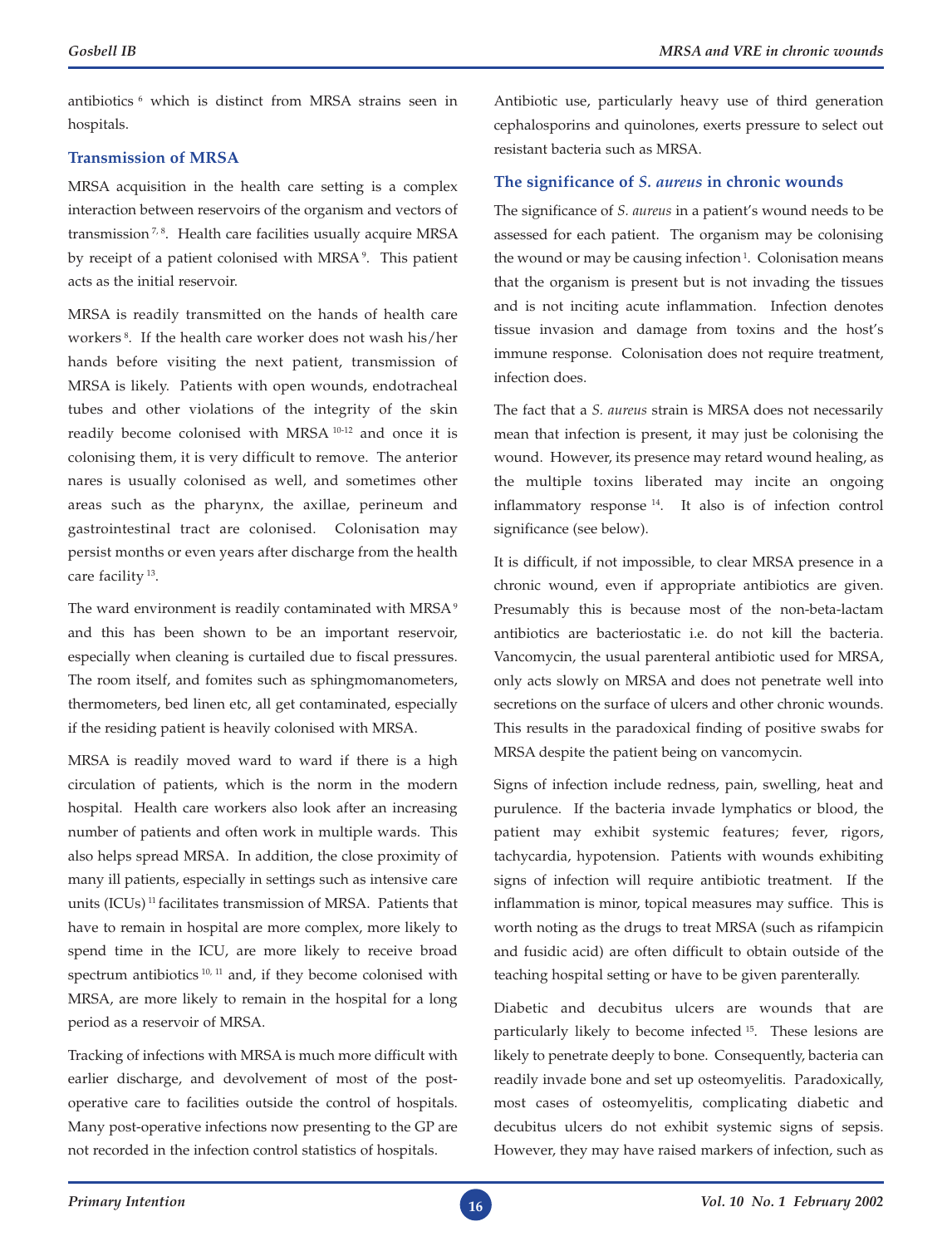Erythroate Sedimentation Ratio and C. Reactive Protein, which should always be performed in this setting.

A technetium bone scan, coupled with either a gallium or labelled white cell scan, is very useful in this setting to make the diagnosis of osteomyelitis 16. MRI scanning is also useful – despite the expense – as it shows the information that a bone and white cell scan give together with anatomical information 17 which is useful for the surgeon. If osteomyelitis is diagnosed, a prolonged course of intravenous followed by oral antibiotics needs to be given.

#### **Infection control issues**

Specific measures dealing with this are described in state department of health documents 18. The general principles are as follows 8. A patient with a chronic wound colonised or infected with MRSA acts as a heavy reservoir of MRSA infection. If the patient is in a health care facility, the earlier he/she is discharged the better. The patient should be isolated or cohorted with other MRSA patients. Universal precautions should be followed.

Health care workers dealing with the wound should wear a new pair of gloves which are discarded after dealing with that patient. Hand antisepsis before and after the contact with the wound has been shown to decrease MRSA transmission  $19$  – this paper showed compliance with hand asepsis was improved by providing antiseptic hand rubs. Compliance with hand rubs increased, but compliance with handwashing remained stable during the study period. Compliance with hand rubs was enough to reduce transmission of MRSA.

After wounds have been dressed, all the equipment used should be disposed of. The room should be terminally cleaned before a patient without MRSA is cared for in the room. The reason for this is that the MRSA will disperse to colonise the room – transmission to the next patient, especially one with a wound, can occur if the environment is contaminated with MRSA.

#### **Treatment of MRSA**

If an ulcer is deemed to be infected, treatment may consist of local measures, such as anti-infective dressings, topical antibiotics, oral antibiotics or parenteral antibiotics<sup>1</sup>. Local measures assume greater importance because of the difficulty of procuring the MRSA drugs and their toxicity, and should be used in the first instance. Most MRSA isolates are

susceptible to mupirocin (Bactroban®). However, use of topical agents may result in the emergence of resistance, especially with MRSA, and is to be discouraged.

The exact susceptibility profile of the MRSA dictates what oral or parenteral antibiotics can be used. Most of the hospital associated MRSA strains in eastern Australia are multiresistant, and usually are only susceptible to vancomycin, rifampicin and fusidic acid 20. However, we are seeing the emergence of new hospital MRSA strains, such as EMRSA-15 ('epidemic' MRSA strain 15), which are susceptible to a wider range of antibiotics<sup>21</sup>. The community acquired MRSA strains are usually susceptible to drugs such as erythromycin, clindamycin, tetracyclines, ciprofloxacin, trimethoprim etc<sup>6</sup> and these drugs could be used in treating infections with these strains. The take home message is that it is essential to take swabs to determine the bacterial flora of an ulcer and, if *S. aureus* is isolated, for the susceptibility pattern to be reported in full.

#### **Eradication of MRSA carriage**

This only works if endogenous reservoirs can be cleared. This is impossible in the presence of actively infected lesions, as the organism load is high and the bacteria can be sequestered beyond the reach of antibiotics. A regimen to eradicate MRSA carriage is only indicated if a patient has recurrent infections but has no active lesions at the time.

One regimen consists of four arms – oral rifampicin, oral fusidic acid, nasal mupirocin and showering daily using a medicated anti-staphylococcal soap. The regimen is continued for 2 weeks, then repeated a month later. Alternatively, it can be given for 4 weeks. The success rate is >90 per cent if all four measures are complied with *and* the patient does not have active lesions at the time treatment is started.

# **Vancomycin resistant enterococci (VRE) Enterococci**

Enterococci, which used to be grouped with the streptococci, are part of the normal gastrointestinal and genital flora of animals and humans 22. They do not possess many virulence factors, unlike *S. aureus*, and hence usually only cause problems in the immunocompromised <sup>22</sup>. In general, their presence represents colonisation rather than infection. The two species of enterococci of most importance in human infection are *Enterococcus faecalis* and *Enterococcus faecium*.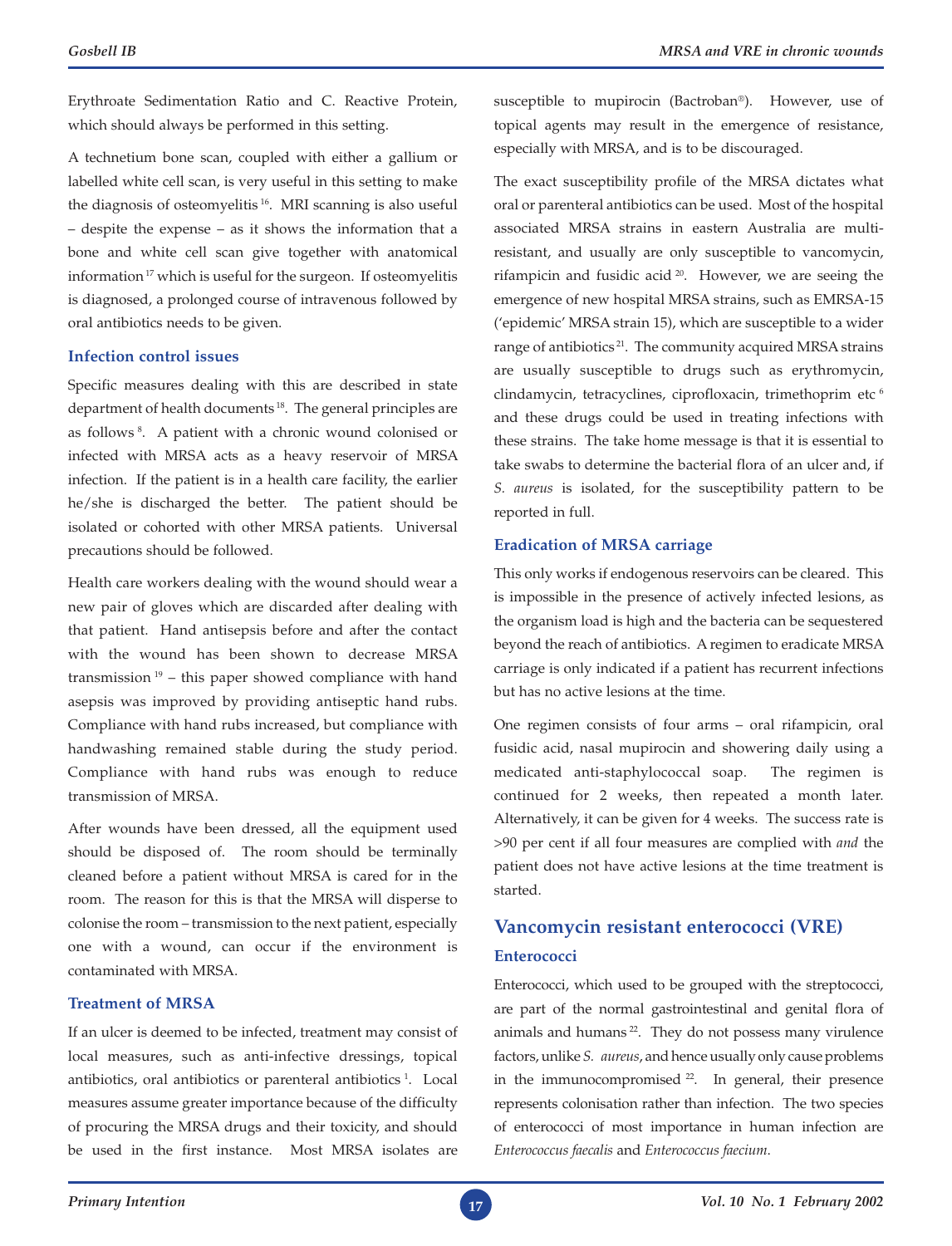## **Emergence of resistance in enterococci**

Enterococci are intrinsically resistant to antibiotics  $22$  i.e. the resistance is innate and not acquired. Whilst microbiology reports generally call them susceptible to penicillins, they are in fact much less susceptible to penicillins than, say, group A streptococci. In fact, no antibiotic alone (in clinical doses) will kill them, and it requires a combination of either a penicillin or vancomycin plus an aminoglycoside to kill them. Enterococci are completely resistant to cephalosporins. *E. faecium* isolates are often resistant to amoxycillin and gentamicin.

Resistance to vancomycin emerged in Europe in the late 1980s 23 but really had a major impact in 1990s, such that they are common in Europe and the USA<sup>24</sup>. Isolation of VRE was first reported in Australia in 1994, and has steadily increased since <sup>25</sup>. By 1999, 60 per cent of teaching hospitals were reported to have VRE, 3.5 per cent of enterococci were VRE, and 10 per cent of *E. faecium* in blood cultures were VRE [Jan Bell, personal communication].

# **Transmission of VRE**

The reservoirs and vectors of transmission of VRE are essentially the same as with MRSA<sup>24</sup>, with some differences as highlighted below. VRE, like other enterococci, are colonisers and tend to reside in the usual sites enterococci are found – the gastrointestinal and genital tracts  $24$ . Of note; diarrhoea or faecal incontinence can disperse VRE throughout a ward 26. The administration of antibiotics will eradicate most of the normal flora of the gastrointestinal and genital tracts and facilitate colonisation with VRE. VRE disseminate widely in the environment<sup>26</sup>.

Patient risk factors for VRE acquisition include: exposure to antibiotics, especially vancomycin, but also quinolones and third generation cephalosporins; having a prolonged hospitalisation; spending time in ICU or the haematology ward; and undergoing dialysis or transplantation<sup>24</sup>.

#### **The significance of VRE in chronic wounds**

VRE, like other enterococci, are of low virulence and are unlikely to invade tissues and establish an infection 24. Their presence is primarily an infection control issue. They are almost impossible to eradicate, as they will colonise the gut as well as the wound. If a wound colonised with VRE is clinically infected, exhibiting the signs described above with MRSA, then local measures assume greater importance as the organism is

very difficult to treat with antibiotics. It is mostly not necessary to give antibiotics to patients with VRE isolated from wounds.

#### **Infection control issues**

When VRE first occurred, draconian infection control measures were instituted in many centres. Subsequently, these recommendations have been scaled back to parallel those for MRSA<sup>18</sup>. Again, handwashing is the most important control measure.

Antibiotic control measures are important in controlling VRE 27. The use of vancomycin is related to the emergence of VRE, and it is no surprise that since vancomycin is used to treat MRSA, if MRSA rises then the likelihood of also developing a VRE problem also rises.

Vancomycin is also used to treat coagulase-negative staphylococci, which are usually methicillin resistant. Infections with coagulasenegative staphylococci (such as *Staphylococcus epidermidis*) are on the rise. It is recommended to only use vancomycin for proven infections with methicillin resistant staphylococci (both *S. aureus* and coagulase-negative staphylococci), and to avoid empiric or prophylactic use if possible. Similarly, drugs such as cephalosporins and quinolones exert selection pressure and their use should be curtailed.

Environmental hygiene is very important. Cleaning of wards goes a long way in controlling VRE 28. Rooms that harboured a VRE colonised patient need to be terminally cleaned before the next patient takes up residence.

#### **Treatment of VRE**

Treatment of VRE will necessarily be done on the recommendation of a medical microbiologist or infectious diseases physician using experimental drugs obtained under the special access scheme. Drugs used include linezolid, pristinomycin and quinupristin/dalfopristin.

# **Eradication of VRE carriage**

This is entirely experimental, there are no defined regimens. None of the agents with good mucosal penetration are active against VRE. Avoiding any antibiotic use is important at facilitating the clearing of VRE.

# **Conclusions**

The presence of MRSA or VRE in chronic wounds is mostly of infection control significance. Sometimes the presence of MRSA may prolong wound healing. Occasionally MRSA may cause overt infection and antibiotic treatment is required